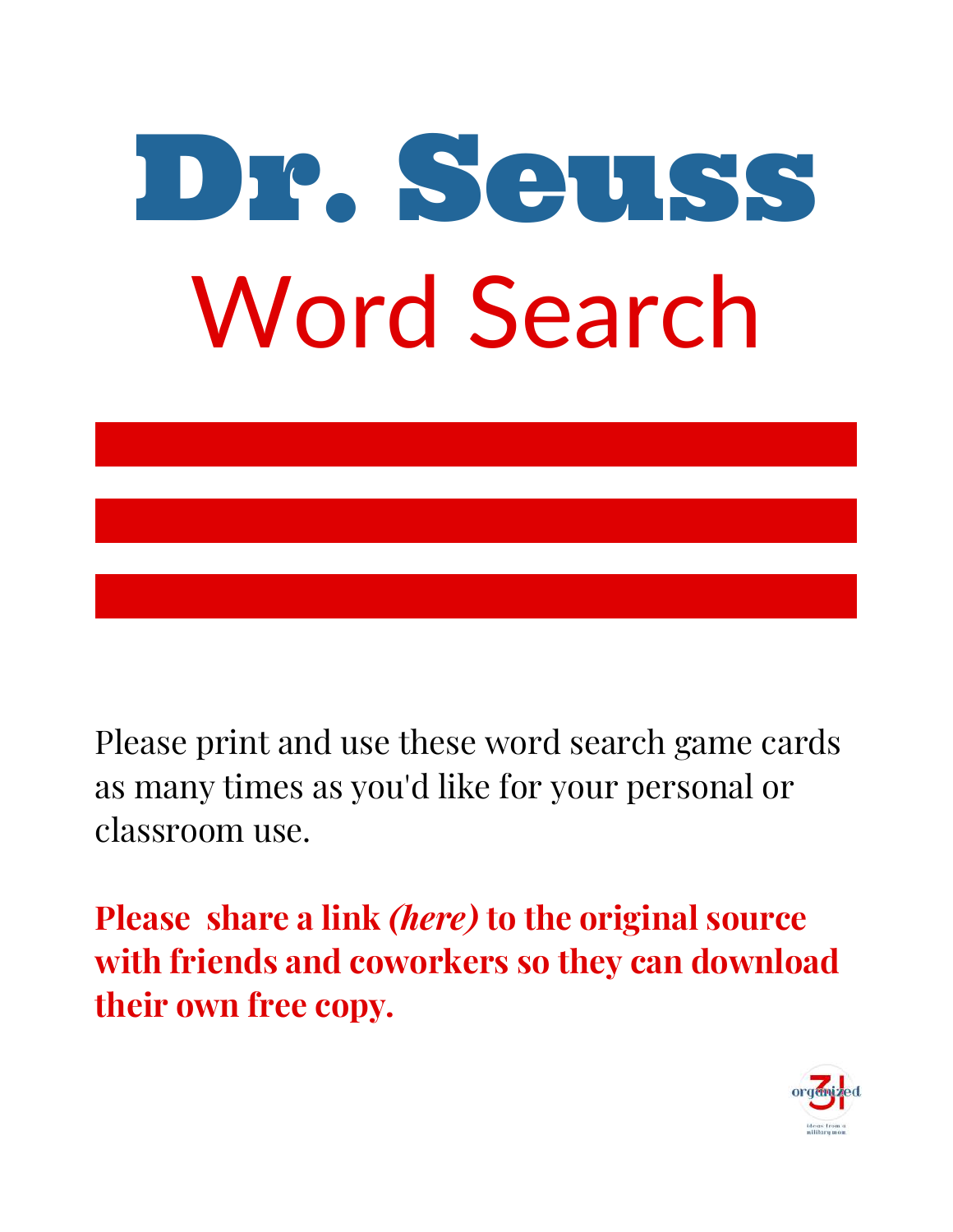

Cat in the Hat Word Search

| ${\bf F}$ |            | $\bf{A}$     |              |                 |                |                           | $Q$ P B O O   | K G         |                |
|-----------|------------|--------------|--------------|-----------------|----------------|---------------------------|---------------|-------------|----------------|
| $\prod$   | W          | M            |              |                 | DLITT          |                           |               | L           | E              |
| N         | I          | B            | $\mathbf{X}$ | $\overline{A}$  |                | P S                       | $\prod$       | N           | $\bigcup$      |
| N         | S          | $\prod$      |              | H Y             | M A            |                           | B             | W           | $\bigodot$     |
| Y         | H          |              |              | MAT             | $\overline{O}$ | T                         | S             | $\bf{A}$    |                |
| T         | L          | P            | N            | $\bigcirc$      | $\mathbf T$    | H                         | $\mathbf{I}$  | N           | $\binom{1}{1}$ |
| $\bigcup$ | $\bigcirc$ | $\mathbf{L}$ | $\bf{D}$     | $Q_{\parallel}$ |                | HZ                        | B             | T           | $\overline{A}$ |
| D         | S          | H            | $\mathbf{I}$ | N               | E              | $\boldsymbol{\mathrm{Y}}$ | $\mathbf{A}$  | S           | M              |
| V         | $\bigcap$  | F            | E            | $\bf{A}$        | R              | $\mathbf U$               | $\mathbf{D}%$ | $\mathbf L$ | E              |
| W         | E          |              | T X T        |                 | $\mathbf R$    | $\Gamma$                  | $\mathsf{C}$  | $\bf K$     | S              |
|           |            |              |              |                 |                |                           |               |             |                |

SUN PLAY SHINE COLD GAMES FUNNY BAD NG BUMP LITTLE WET SAT HAND FEAR MOTHER WISH TRICKS BOOK MAT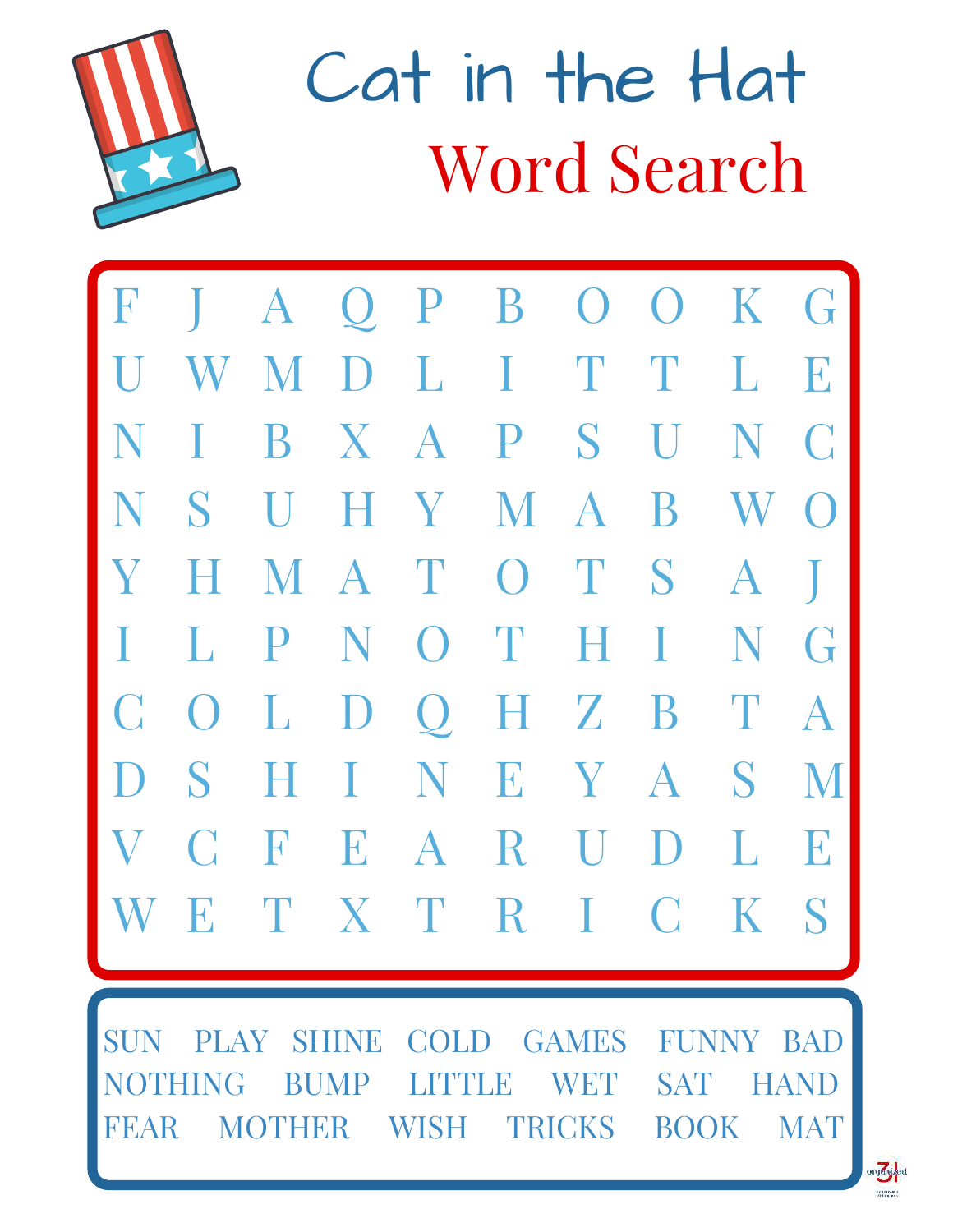## Red Fish Blue FIsh Word Search

H T H I N G S T W O Y S F L W B F E E T C E I O H L O R S Q W V S N Y U H A T I S E H G G E L O N G T N T H I N R E D B A X S M O T H E R L R O L D F U N N Y A K N O W G L A D Z C H E R E O N E Z K K

Black Blue Feet Fish Funny Glad Hat Here Know Long Mother Old One Red Seven Star Thin Things Two Why

rgang<sub>ed</sub>